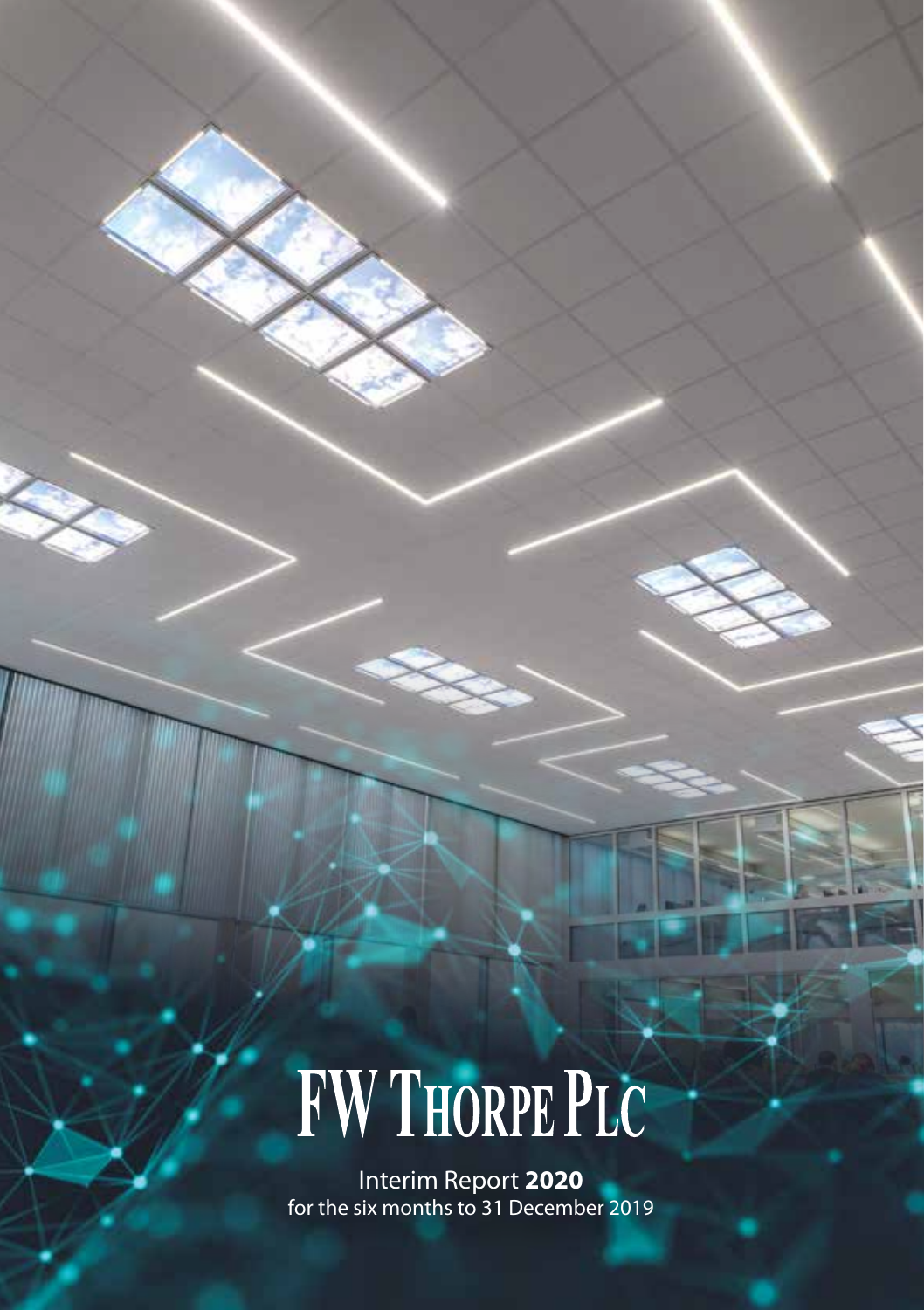# **Welcome to the 2020 Interim Report**

# **Who We Are**

We specialise in designing and manufacturing professional lighting systems.

We currently employ over 650 people and although each company works autonomously, our skills and markets are complementary.

#### **Key points:**

|                       | <b>Interim</b>          | Interim  |          |
|-----------------------|-------------------------|----------|----------|
|                       | 2020                    | 2019     |          |
|                       | (unaudited) (unaudited) |          | Change   |
| Revenue               | £57.4m                  | £52.7m   | $+9.0%$  |
| Operating profit      | £7.5m                   | £7.0 $m$ | $+6.7%$  |
| Profit before tax*    | £7.4m                   | £8.8m    | $-16.1%$ |
| <b>Basic earnings</b> |                         |          |          |
| per share             | 5.04 <sub>p</sub>       | 6.14p    | $-17.9%$ |

*\* Interim 2019 Profit before tax includes profit on disposal of property of £1.9m*

- Strong start to the year by Thorlux, supported by larger scale orders
- Other Group companies' results improved by positive TRT and Famostar performance, dampened by smaller companies
- Thorlux operating margin slightly impacted by larger scale orders and services
- Interim dividend 1.46p (Interim 2019: 1.43p) 2.1% increase
- Strong balance sheet to support through Covid-19 disruption – £51.9m in cash/short term financial assets at period end

#### **Contents**

#### **Interim Report** Chairman's Interim Statement 01 **Our Financials** Consolidated Income Statement 02 Consolidated Statement of Comprehensive Income 03 Consolidated Statement of Financial Position 04 Consolidated Statement of Changes in Equity 05 Consolidated Statement of Cash Flows 06 Notes to the Interim Financial Statements 07

#### **Visit us online at: www.fwthorpe.co.uk**

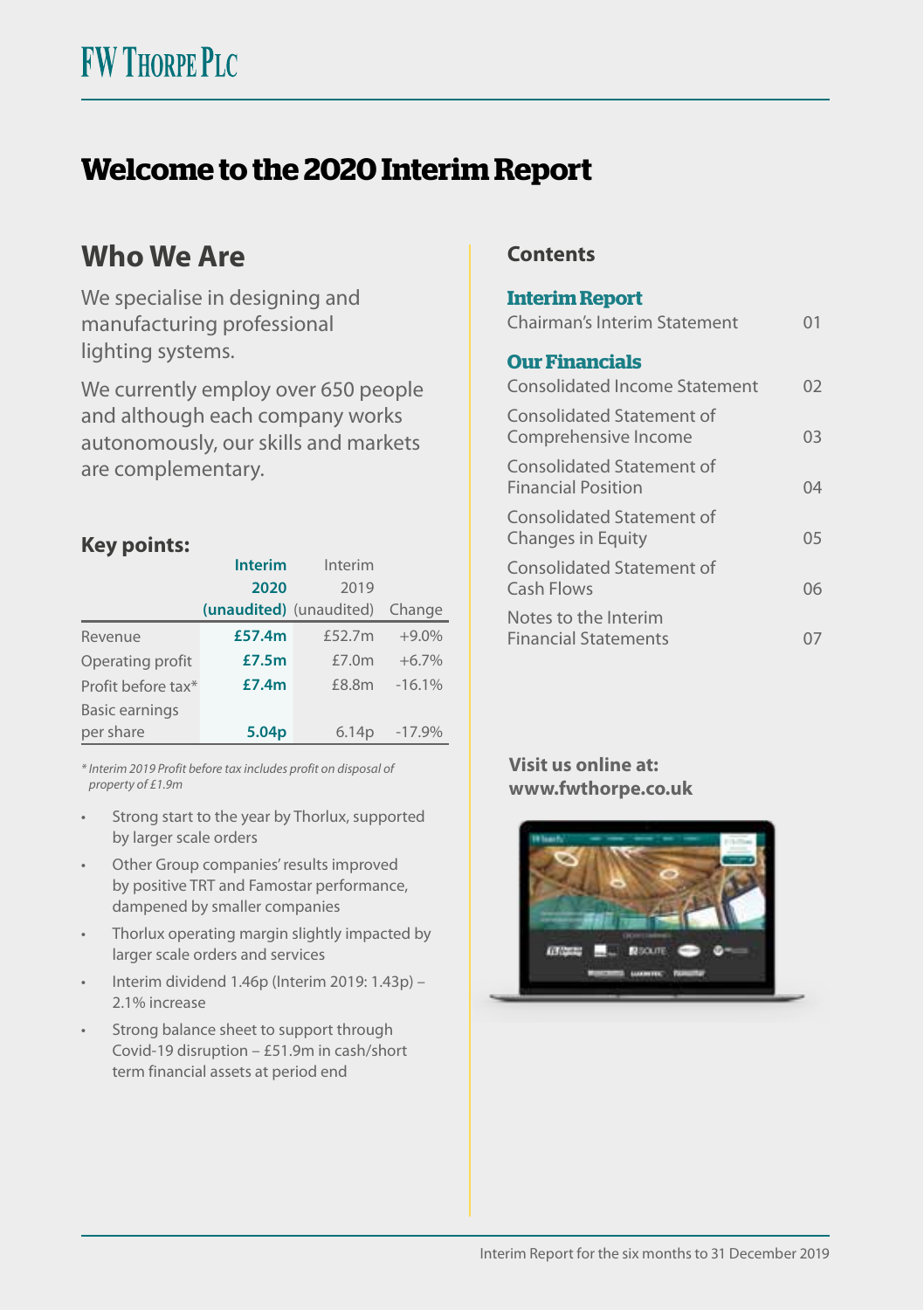# **Chairman's Interim Statement**

Against a backdrop of continuing uncertainty after the UK's exit from the EU and now the unfortunate ongoing coronavirus (Covid-19) pandemic, I am pleased to report an excellent ongoing order book at the Group's main division, Thorlux Lighting, and improved performance at both TRT and Famostar.

Orders at Thorlux remain hard-fought; however, underlying revenue is good, and some additional one-off project work has been completed which has provided a welcome boost. The larger size of projects has consequently led to tighter margins. In some cases, projects involve services including survey work and project management, leading to increased overheads.

Group operating profit (before profit on disposal) rose from £7.0m to £7.5m (+6.7%) and actions have been taken to improve margins in the second half of the financial year.

Revenue generated from outside the UK remains strong, at around 40% of Group revenue.

As a result of this solid performance, and many years of prudent financial management, we feel our robust balance sheet is structured more than adequately to deliver an increased interim dividend of 1.46p (Interim 2019: 1.43p) for the six months to 31 December 2019.

Investment within the Group continues, and I can report that previously initiated projects have completed successfully. The Portland factory in Walsall is now fully operational. It is an impressive but appropriately proportioned facility, which will serve the Group efficiently for decades. The European Application Centre at Lightronics in Waalwijk has opened and showcases both Lightronics and Group products to customers on a frequent basis. TRT's new extension now houses a fully functional semi-automatic powder coating line, releasing Thorlux capacity and providing a measure of disaster recovery. Thorlux's new state of the art sheet metal forming machinery is firing on all cylinders, which is certainly welcome, due to the size of the company's current order book. Finally, early in March, Thorlux opened its new Quality of Light Experience room at the Group's main facility in Redditch. Interactive demonstrations will show how the quality of the spectrum of light that a luminaire produces can alter a person's health and wellbeing and attention to detail – especially important in the workplace.

The current coronavirus situation provides us with further challenges that had not been anticipated at the time of previous announcements. The initial impact related to concerns from within the supply chain. Most Group companies are in a relatively good stock position, as they increased stocks significantly during the autumn to help mitigate any Brexit-related risk. Group companies also reacted

early and took proactive measures to reduce infection risk within the workplace for the good of the employees and the business; these measures are under constant review.

At the time of writing, the situation is dynamic and uncertain, but we continue to support our customers where practical, whilst being mindful of employee wellbeing and government guidance. It is highly likely however that Group companies will see considerable disruption to delivery schedules due to customers' and government containment actions, for at least the next few months. The extent of this disruption and the period over which the impact is felt, cannot be estimated at this time. We are prioritising the safety of our employees, suppliers and customers and acting within government advice whilst reacting swiftly to minimise the impact where possible.

It is therefore difficult for us to determine the impact on second half performance and beyond. However, the Group has always maintained a strong balance sheet with sufficient cash and other liquid assets to protect business continuity from the impact of sudden economic impacts and unforeseen risks. Although the impact of the current crisis is uncertain, we cannot foresee a downside scenario where we are unable to manage business continuity for the foreseeable future by utilising our current resources.

Group performance in the second half of 2019 was strong and will, due to the latest circumstances, prove challenging and unlikely to improve upon in 2020. However, having a strong order book provides an excellent reservoir to smooth current turbulence. Recent investments outlined above give a significant capacity boost ready for us to satisfy those customers who can accept deliveries and for us to fulfil any pent-up future demand. Our local manufacturing capabilities, stock situation and customer portfolio give us a solid platform to perform to the extent we are able during the current turbulence and then build swiftly on when a level of trading normality returns.

I would like to wish all of our staff, shareholders and other stakeholders good health, and I hope that the country can return to normality as quickly as possible.

كان المردار والمردار

**Mike Allcock** Chairman and Joint Chief Executive 25 March 2020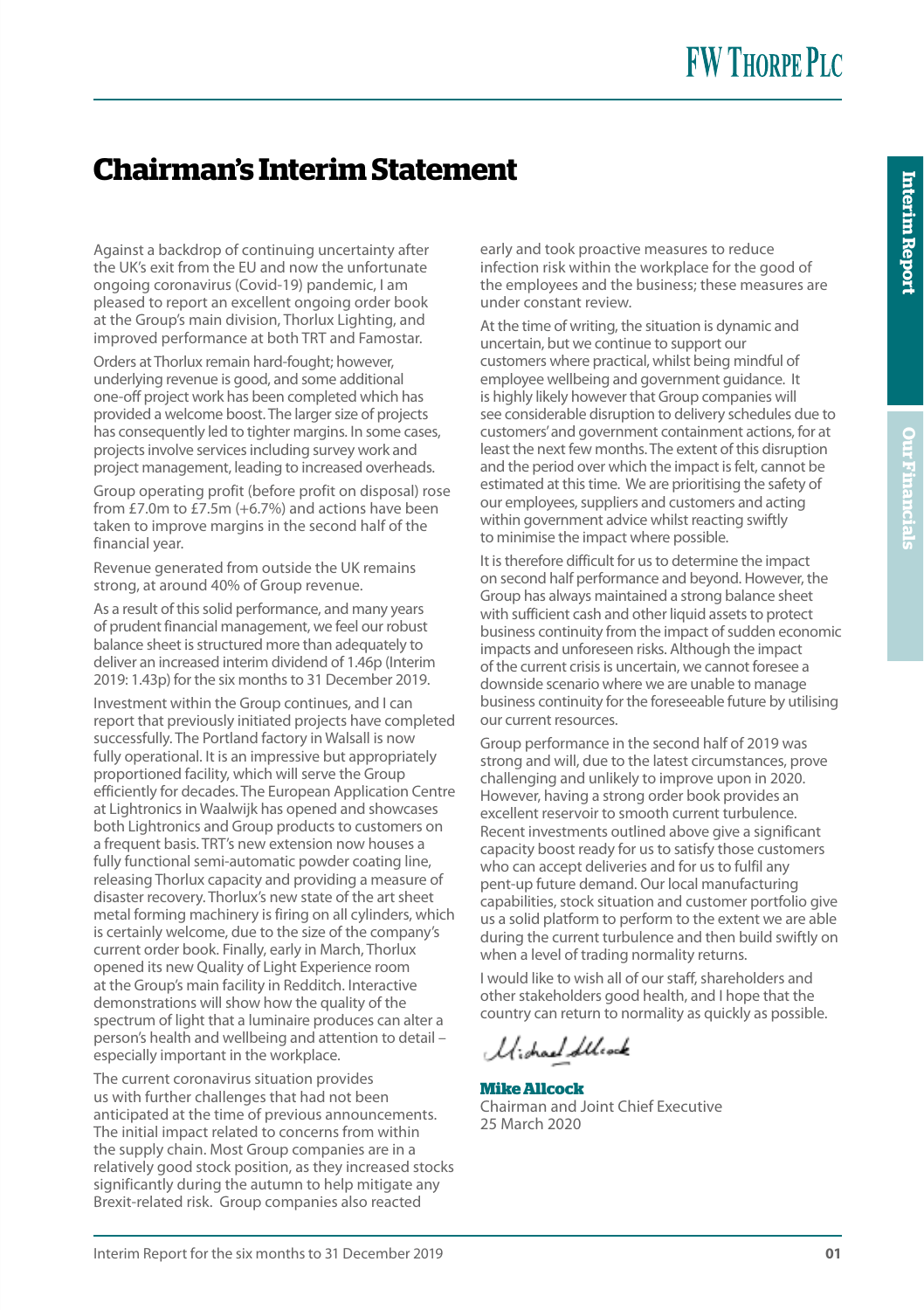# **Consolidated Income Statement**

For the six months to 31 December 2019

|                                                     | 31.12.19          | 31.12.18          | 30.06.19  |
|-----------------------------------------------------|-------------------|-------------------|-----------|
|                                                     | <b>Six</b>        | Six               | Twelve    |
|                                                     | months to         | months to         | months to |
|                                                     | (unaudited)       | (unaudited)       | (audited) |
|                                                     | £'000             | £'000             | £'000     |
| <b>Revenue</b>                                      | 57,412            | 52,669            | 110,643   |
| <b>Operating Profit (before profit on disposal)</b> | 7,489             | 7,019             | 17,649    |
| Profit on disposal of property                      |                   | 1,917             | 1,917     |
| <b>Operating Profit</b>                             | 7,489             | 8,936             | 19,566    |
| Finance income                                      | 402               | 416               | 1,049     |
| Finance costs                                       | (527)             | (574)             | (1,046)   |
| Profit before tax expense                           | 7,364             | 8,778             | 19,569    |
| Tax expense                                         | (1, 505)          | (1,652)           | (3,429)   |
| Profit for the period                               | 5,859             | 7,126             | 16,140    |
| Dividend rate per share                             |                   |                   |           |
| Interim                                             | 1.46 <sub>p</sub> | 1.43p             | 1.43p     |
| Final                                               |                   |                   | 4.10p     |
| <b>Earnings per share</b>                           |                   |                   |           |
| – basic                                             | 5.04 <sub>p</sub> | 6.14p             | 13.91p    |
| - diluted                                           | 5.02 <sub>p</sub> | 6.10 <sub>p</sub> | 13.83p    |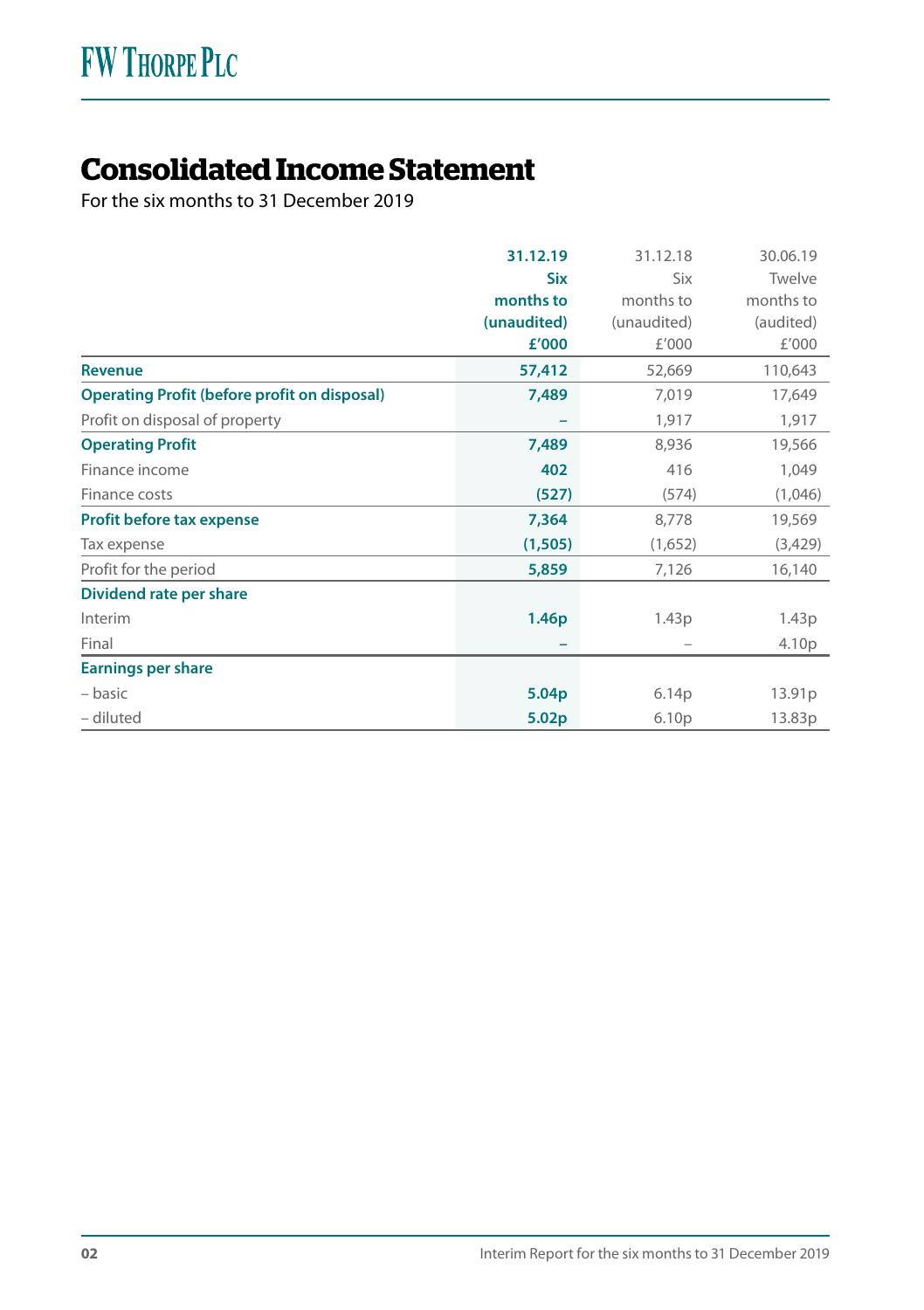# **Consolidated Statement of Comprehensive Income**

For the six months to 31 December 2019

|                                                       | 31.12.19    | 31.12.18    | 30.06.19  |
|-------------------------------------------------------|-------------|-------------|-----------|
|                                                       | <b>Six</b>  | Six         | Twelve    |
|                                                       | months to   | months to   | months to |
|                                                       | (unaudited) | (unaudited) | (audited) |
|                                                       | £'000       | £'000       | £'000     |
| Profit for the period                                 | 5,859       | 7,126       | 16,140    |
| Other comprehensive income                            |             |             |           |
| Items that may be reclassified to profit or loss      |             |             |           |
| Exchange rate differences on translation of           |             |             |           |
| foreign operations                                    | (558)       | 168         | 153       |
| Taxation                                              |             |             |           |
|                                                       | (558)       | 168         | 153       |
| Items that will not be reclassified to profit or loss |             |             |           |
| Revaluation of financial assets at fair value through |             |             |           |
| other comprehensive income*                           | 168         | (529)       | (142)     |
| Actuarial loss on pension scheme                      |             |             | (374)     |
| Movement on unrecognised pension surplus              |             |             | 191       |
| Taxation                                              | (29)        | 90          | 24        |
|                                                       | 139         | (439)       | (301)     |
| Other comprehensive income for the period, net of tax | (419)       | (271)       | (148)     |
| Total comprehensive income for the period             | 5,440       | 6,855       | 15,992    |

All comprehensive income is attributable to the owners of the company.

*\* The gain on the revaluation of financial assets at fair value through other comprehensive income of £168,000 is due to the increase in market value of these investments.*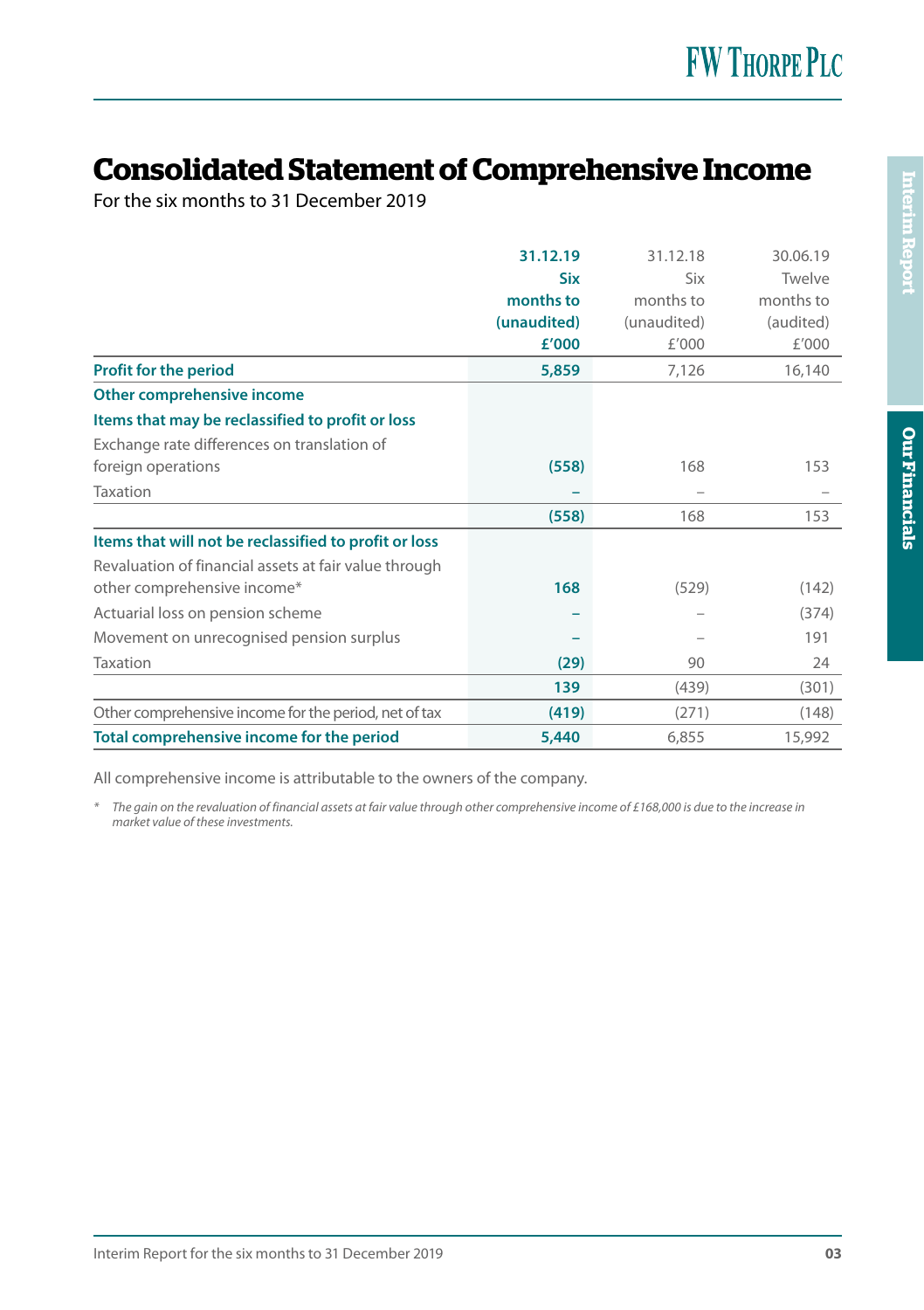# **Consolidated Statement of Financial Position**

As at 31 December 2019

|                                                       | As at       | As at       | As at     |
|-------------------------------------------------------|-------------|-------------|-----------|
|                                                       | 31.12.19    | 31.12.18    | 30.06.19  |
|                                                       | (unaudited) | (unaudited) | (audited) |
| <b>Assets</b>                                         | £'000       | £'000       | £'000     |
| <b>Non-current assets</b>                             |             |             |           |
| Property, plant and equipment                         | 30,317      | 21,157      | 25,353    |
| Intangible assets                                     | 20,811      | 21,738      | 21,687    |
| Investment property                                   | 1,997       | 2,047       | 2,006     |
| Loans and receivables                                 | 2,919       | 4,101       | 3,567     |
| Equity accounted investments                          | 936         | 936         | 936       |
| Financial assets at fair value through other          |             |             |           |
| comprehensive income                                  | 3,838       | 3,220       | 3,683     |
| Deferred tax assets                                   | 2           |             |           |
|                                                       | 60,820      | 53,199      | 57,232    |
| <b>Current assets</b>                                 |             |             |           |
| Inventories                                           | 25,121      | 22,018      | 25,506    |
| Trade and other receivables                           | 21,568      | 22,117      | 21,502    |
| Financial assets at fair value through profit or loss |             | 389         | 387       |
| Short-term financial assets                           | 24,542      | 16,837      | 26,483    |
| Cash and cash equivalents                             | 27,438      | 36,111      | 30,807    |
| Total current assets                                  | 98,669      | 97,472      | 104,685   |
| <b>Total assets</b>                                   | 159,489     | 150,671     | 161,917   |
| <b>Liabilities</b>                                    |             |             |           |
| <b>Current liabilities</b>                            |             |             |           |
| Trade and other payables                              | (19, 102)   | (19, 512)   | (21, 912) |
| Lease liabilities                                     | (82)        |             |           |
| Current tax liabilities                               | (274)       | (2,499)     | (1,935)   |
| <b>Total current liabilities</b>                      | (19,458)    | (22,011)    | (23, 847) |
| <b>Net current assets</b>                             | 79,211      | 75,461      | 80,838    |
| <b>Non-current liabilities</b>                        |             |             |           |
| Other payables                                        | (13, 442)   | (11, 237)   | (12,804)  |
| Lease liabilities                                     | (565)       |             |           |
| Provisions for liabilities and charges                | (2,375)     | (2, 195)    | (2,404)   |
| Deferred tax liabilities                              | (786)       | (584)       | (699)     |
| <b>Total non-current liabilities</b>                  | (17, 168)   | (14,016)    | (15,907)  |
| <b>Total liabilities</b>                              | (36, 626)   | (36, 027)   | (39, 754) |
| <b>Net assets</b>                                     | 122,863     | 114,644     | 122,163   |
| Equity attributable to owners of the company          |             |             |           |
| Issued share capital                                  | 1,189       | 1,189       | 1,189     |
| Share premium account                                 | 1,526       | 1,266       | 1,266     |
| Capital redemption reserve                            | 137         | 137         | 137       |
| Foreign currency translation reserve                  | 1,977       | 2,550       | 2,535     |
| Retained earnings                                     |             |             |           |
| At 1 July                                             | 117,036     | 107,527     | 107,527   |
| Profit for the year attributable to owners            | 5,859       | 7,126       | 16,140    |
| Other changes in retained earnings                    | (4,861)     | (5, 151)    | (6,631)   |
|                                                       | 118,034     | 109,502     | 117,036   |
| <b>Total equity</b>                                   | 122,863     | 114,644     | 122,163   |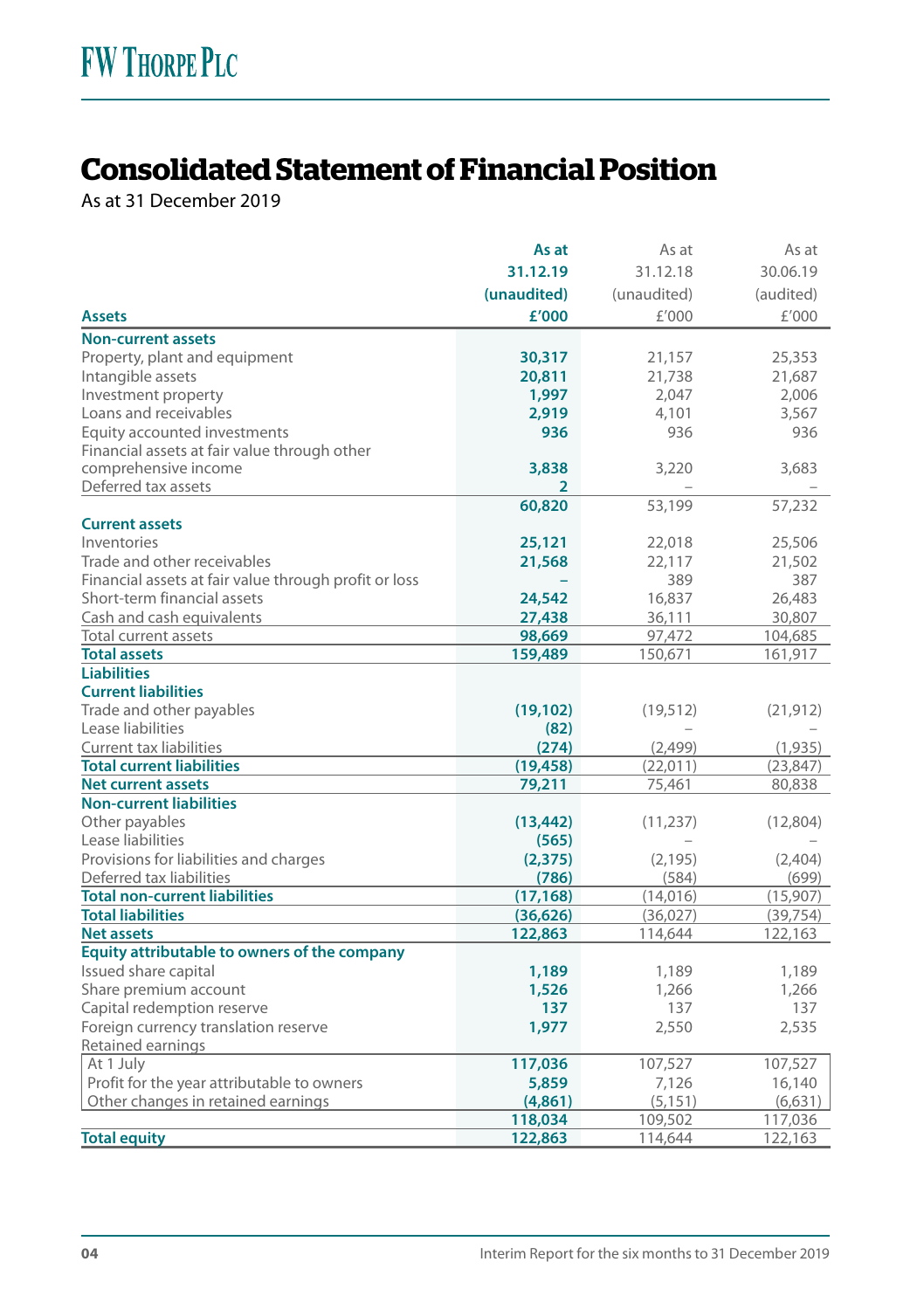# **Consolidated Statement of Changes in Equity**

For the six months to 31 December 2019

|                                             |                  |                  | Capital                  | Foreign                           |                   |                 |
|---------------------------------------------|------------------|------------------|--------------------------|-----------------------------------|-------------------|-----------------|
|                                             |                  |                  | Redemp-                  | Currency                          |                   |                 |
|                                             | Share            | Share<br>Premium | tion<br>Reserve          | Translation<br>Reserve            | Retained          | Total           |
|                                             | Capital<br>£'000 | £'000            | £'000                    | £'000                             | Earnings<br>£'000 | Equity<br>£'000 |
| <b>Balance at 30 June 2018</b>              | 1,189            | 1,017            | 137                      | 2,382                             | 107,527           | 112,252         |
| <b>Comprehensive income</b>                 |                  |                  |                          |                                   |                   |                 |
| Profit for six months to                    |                  |                  |                          |                                   |                   |                 |
| 31 December 2018                            |                  |                  |                          | $\hspace{0.1in} - \hspace{0.1in}$ | 7,126             | 7,126           |
| Other comprehensive income                  |                  |                  |                          | 168                               | (439)             | (271)           |
| <b>Total comprehensive income</b>           |                  |                  |                          | 168                               | 6,687             | 6,855           |
| <b>Transactions with owners</b>             |                  |                  |                          |                                   |                   |                 |
| Shares issued from exercised options        |                  | 249              |                          |                                   |                   | 249             |
| Purchase of own shares                      |                  |                  |                          |                                   | (117)             | (117)           |
| Dividends paid to shareholders              |                  |                  |                          | $\equiv$                          | 4,639             | 4,639           |
| Share-based payment charge                  |                  |                  |                          |                                   | 44                | 44              |
| <b>Total transactions with owners</b>       | $\equiv$         | 249              | $\overline{\phantom{a}}$ | $\equiv$                          | (4, 712)          | (4, 463)        |
| <b>Balance at 31 December 2018</b>          | 1,189            | 1,266            | 137                      | 2,550                             | 109,502           | 114,644         |
| <b>Comprehensive income</b>                 |                  |                  |                          |                                   |                   |                 |
| Profit for six months to 30 June 2019       |                  |                  |                          |                                   | 9,014             | 9,014           |
| Actuarial loss on pension scheme            |                  |                  |                          |                                   | (374)             | (374)           |
| Movement on unrecognised                    |                  |                  |                          |                                   |                   |                 |
| pension surplus                             |                  |                  |                          |                                   | 191               | 191             |
| Revaluation of financial assets at fair     |                  |                  |                          |                                   |                   |                 |
| value through other comprehensive<br>income |                  |                  |                          |                                   | 387               | 387             |
| Movement on associated deferred tax         |                  |                  |                          |                                   | (66)              | (66)            |
| Exchange rate differences on                |                  |                  |                          |                                   |                   |                 |
| translation of foreign operations           |                  |                  |                          | (15)                              |                   | (15)            |
| <b>Total comprehensive income</b>           |                  |                  |                          | (15)                              | 9,152             | 9,137           |
| <b>Transactions with owners</b>             |                  |                  |                          |                                   |                   |                 |
| Dividends paid to shareholders              |                  |                  |                          |                                   | (1,660)           | (1,660)         |
| Share-based payment charge                  |                  |                  |                          |                                   | 42                | 42              |
| <b>Total transactions with owners</b>       |                  |                  | $\overline{\phantom{a}}$ | $\equiv$                          | (1,618)           | (1,618)         |
| <b>Balance at 30 June 2019</b>              | 1,189            | 1,266            | 137                      | 2,535                             | 117,036           | 122,163         |
| Adjustments on first time adoption of       |                  |                  |                          |                                   |                   |                 |
| IFRS 16 (net of tax)                        |                  |                  |                          |                                   | (265)             | (265)           |
| <b>Restated balance at 30 June 2019</b>     | 1,189            | 1,266            | 137                      | 2,535                             | 116,771           | 121,898         |
| <b>Comprehensive income</b>                 |                  |                  |                          |                                   |                   |                 |
| Profit for six months to                    |                  |                  |                          |                                   |                   |                 |
| 31 December 2019                            |                  |                  |                          |                                   | 5,859             | 5,859           |
| Other comprehensive income                  |                  |                  |                          | (558)                             | 139               | (419)           |
| <b>Total comprehensive income</b>           |                  |                  |                          | (558)                             | 5,998             | 5,440           |
| <b>Transactions with owners</b>             |                  |                  |                          |                                   |                   |                 |
| Shares issued from exercised options        |                  | 260              |                          |                                   |                   | 260             |
| Dividends paid to shareholders              |                  | L.               |                          |                                   | (4,770)           | (4,770)         |
| Share-based payment charge                  |                  |                  |                          |                                   | 35                | 35              |
| <b>Total transactions with owners</b>       |                  | 260              |                          |                                   | (4,735)           | (4, 475)        |
| <b>Balance at 31 December 2019</b>          | 1,189            | 1,526            | 137                      | 1,977                             | 118,034           | 122,863         |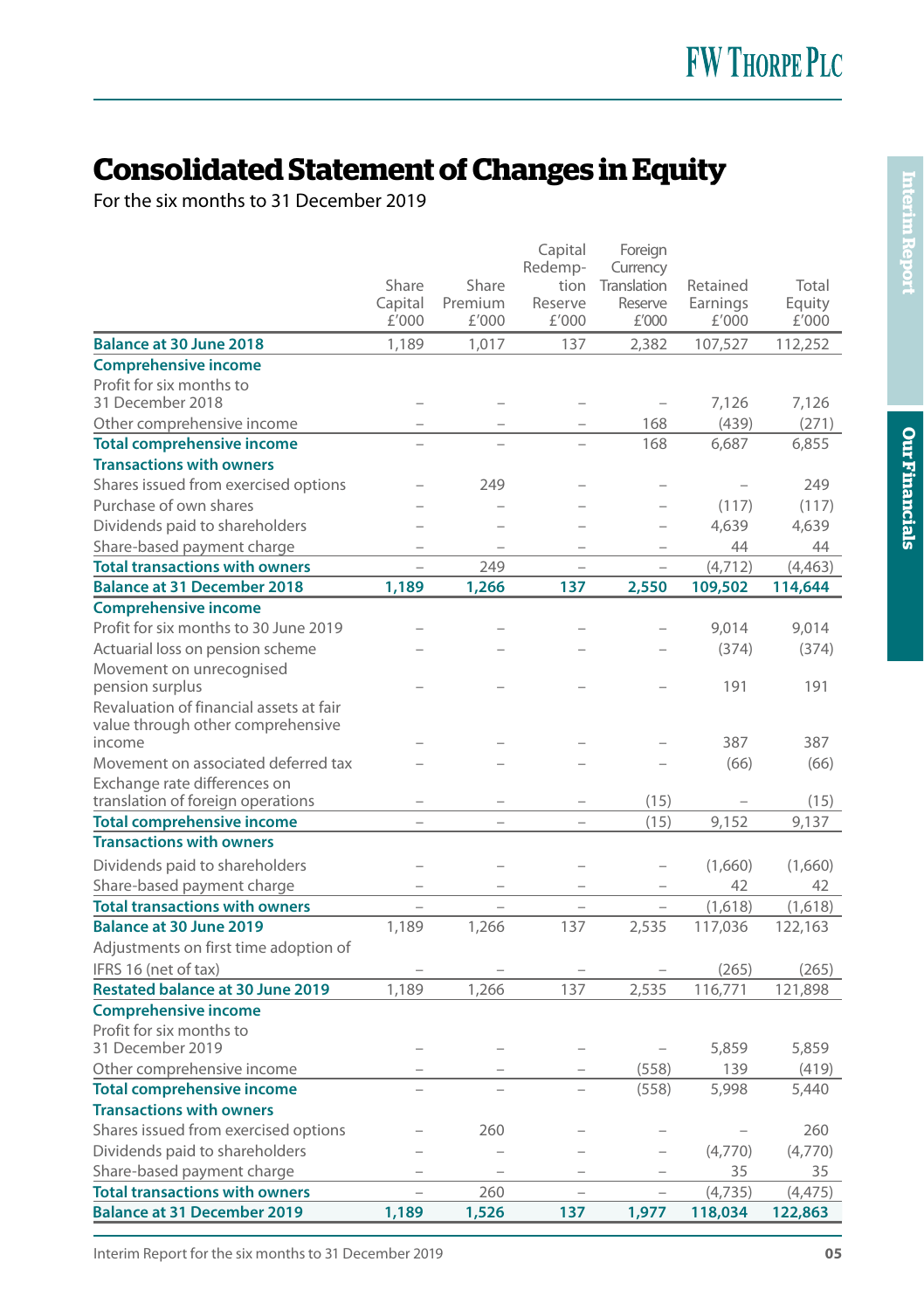# **Consolidated Statement of Cash Flows**

For the six months to 31 December 2019

|                                                                                         | 31.12.19      | 31.12.18    | 30.06.19                       |
|-----------------------------------------------------------------------------------------|---------------|-------------|--------------------------------|
|                                                                                         | Six months to |             | Six months to Twelve months to |
|                                                                                         | (unaudited)   | (unaudited) | (audited)                      |
|                                                                                         | £'000         | £'000       | £'000                          |
| <b>Cash generated from operations</b>                                                   |               |             |                                |
| Profit before income tax                                                                | 7,364         | 8,778       | 19,569                         |
| Adjustments for                                                                         |               |             |                                |
| - Depreciation charge                                                                   | 1,491         | 1,270       | 2,508                          |
| - Depreciation of investment property                                                   | 9             | 29          | 58                             |
| - Amortisation of intangibles                                                           | 1,276         | 1,203       | 2,456                          |
| - Profit on disposal of property, plant and equipment                                   | (41)          | (2, 150)    | (2, 116)                       |
| - Net finance expense/(income)                                                          | 125           | 157         | (3)                            |
| - Retirement benefit contributions in excess                                            |               |             |                                |
| of current and past service charge                                                      | (124)         | (80)        | (183)                          |
| - Share-based payment expense                                                           | 419           | 362         | 855                            |
| - Research and development expenditure credit                                           | (149)         | (144)       | (292)                          |
| - Effects of exchange rate movements                                                    | 537           | (76)        | (48)                           |
| Changes in working capital                                                              |               |             |                                |
| - Inventories                                                                           | 387           | (534)       | (4,025)                        |
| - Trade and other receivables                                                           | 49            | 1,860       | 2,428                          |
| - Trade and other payables                                                              | (2, 178)      | 214         | 3,831                          |
| <b>Cash generated from operations</b>                                                   | 9,165         | 10,889      | 25,038                         |
| Tax paid                                                                                | (2,958)       | (1, 329)    | (3,476)                        |
| <b>Cash flow from investing activities</b>                                              |               |             |                                |
| Purchase of property, plant and equipment                                               | (5, 521)      | (1,265)     | (6, 852)                       |
| Proceeds from sale of property, plant and equipment                                     | 83            | 3,796       | 3,796                          |
| Purchase of intangibles                                                                 | (1,099)       | (1, 145)    | (2, 417)                       |
| Disposal of investment property                                                         |               |             | 12                             |
| (Purchase)/sale of financial assets at fair value<br>through other comprehensive income | (61)          | 71          | 70                             |
| Proceeds from sale of other financial assets at fair                                    |               |             |                                |
| value through profit and loss                                                           | 387           |             |                                |
| Property rental and similar income                                                      | 6             | 10          | 205                            |
| Dividend income                                                                         | 111           | 106         | 225                            |
| Net withdrawal/(deposit) of short-term financial assets                                 | 1,941         | (1, 547)    | (11, 193)                      |
| Interest received                                                                       | 164           | 180         | 403                            |
| Net receipt of loan notes                                                               | 597           | 2,072       | 2,575                          |
| Net cash generated (used in)/from investing activities                                  | (3, 392)      | 2,278       | (13, 176)                      |
| <b>Cash flow from financing activities</b>                                              |               |             |                                |
| Net proceeds from the issuance of ordinary shares                                       | 260           | 249         | 249                            |
| Purchase of own shares                                                                  |               | (117)       | (117)                          |
| Proceeds from loans                                                                     | 121           |             |                                |
| Repayment of borrowings                                                                 | (1, 124)      |             | (197)                          |
| Dividends paid to company shareholders                                                  | (4,770)       | (4,639)     | (6, 299)                       |
| Net cash used in financing activities                                                   | (5, 513)      | (4, 507)    | (6, 364)                       |
| Effects of exchange rate changes on cash                                                | (671)         | 112         | 117                            |
| Net (decrease)/increase in cash and cash equivalents                                    | (3,369)       | 7,443       | 2,139                          |
| Cash and cash equivalents at the beginning                                              |               |             |                                |
| of the period                                                                           | 30,807        | 28,668      | 28,668                         |
| Cash and cash equivalents at the end of the period                                      | 27,438        | 36,111      | 30,807                         |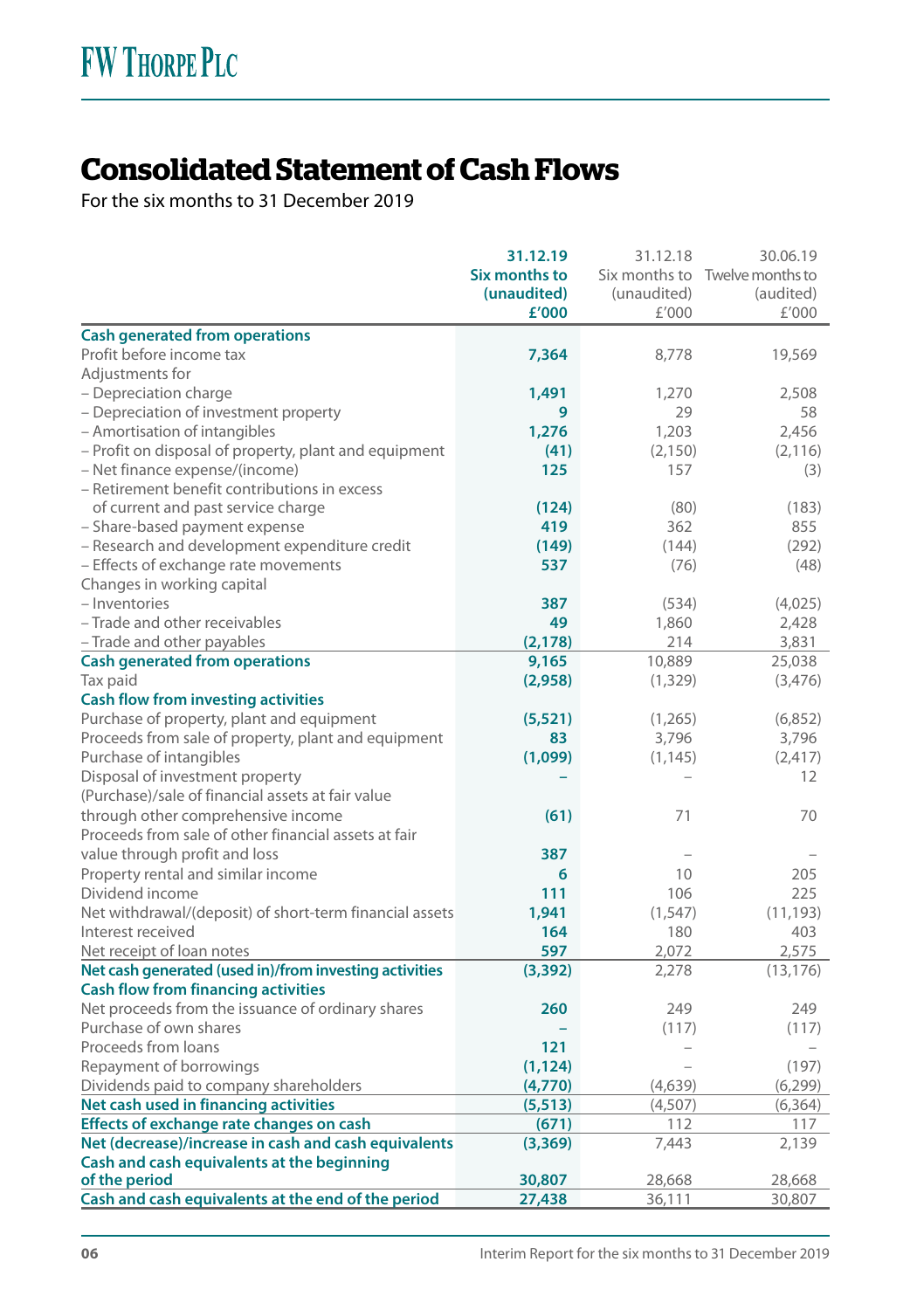# **Notes to the Interim Financial Statements**

#### **1. Basis of preparation**

The consolidated interim financial statements for the six months to 31 December 2019 have been prepared in accordance with the recognition and measurement principles of applicable International Financial Reporting Standards as adopted by the European Union (IFRSs as adopted by the EU), IFRIC interpretations and the AIM Rules for Companies.

The figures for the period to 31 December 2019 and the comparative period to 31 December 2018 have not been audited or reviewed and are therefore disclosed as unaudited. The figures for 30 June 2019 have been extracted from the financial statements for the year to 30 June 2019, which have been delivered to the Registrar of Companies. The interim financial statements do not constitute statutory accounts within the meaning of the Companies Act 2006.

The financial statements are presented in Pounds Sterling, rounded to the nearest thousand.

The interim financial statements are prepared under the historical cost convention, modified by the revaluation of certain current and non-current investments at fair value through profit or loss.

The accounting policies set out in the financial statements for the year ended 30 June 2019 have been applied consistently throughout the Group during the period, except for the adoption of the new pronouncement IFRS 16 "Leases".

The Group has adopted IFRS 16 "Leases", from 1 July 2019 applying the simplified transition approach, but it has not restated comparatives for the reporting period ended 30 June 2019, as permitted under the specific transitional provisions in the standard. The reclassifications and the adjustments arising from the new leasing rules are therefore recognised in the opening balance sheet on 1 July 2019. Note 4 explains the impact on the Group's financial statements. The adoption of this standard has not resulted in any material impact on reported profits.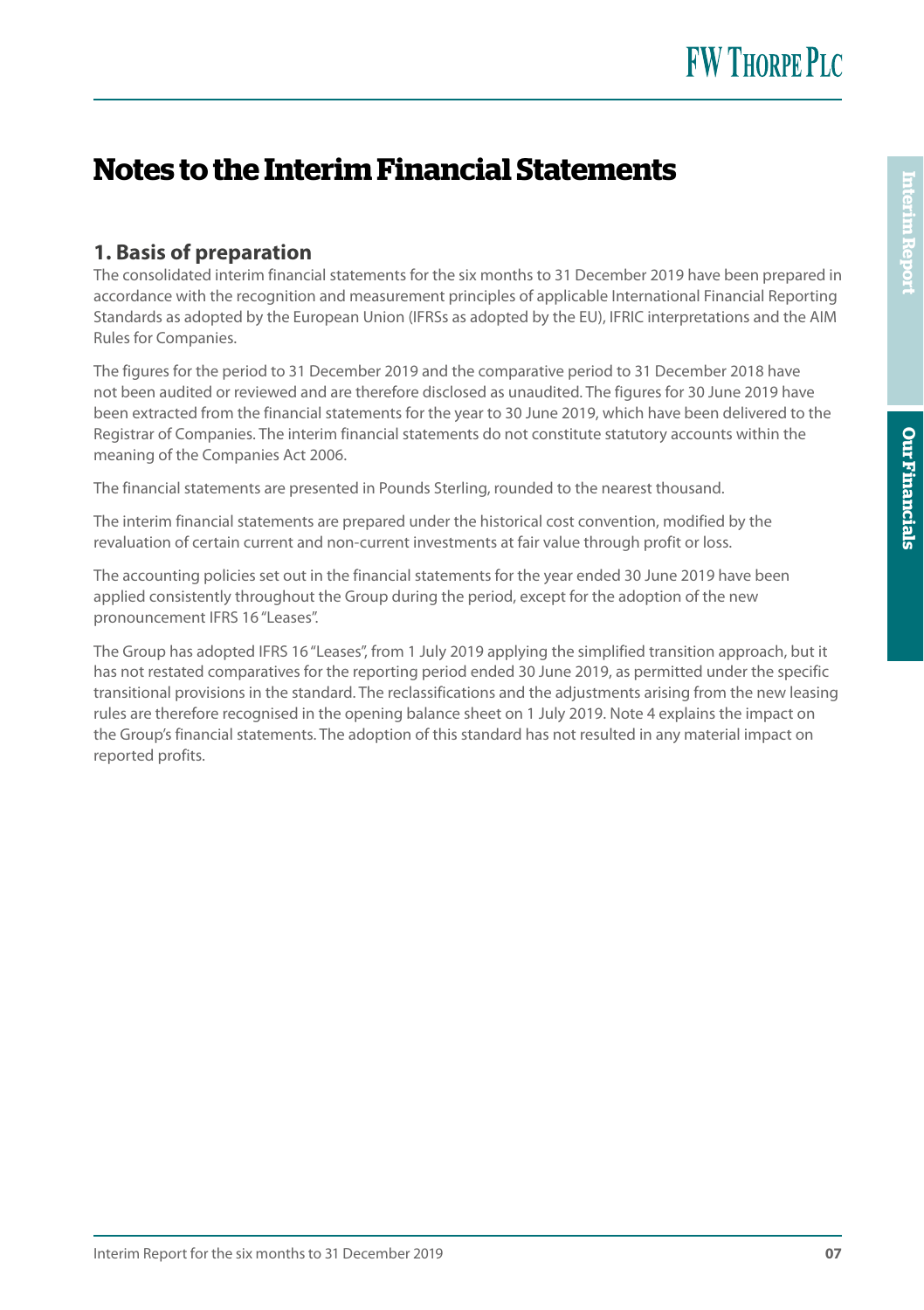# **Notes to the Interim Financial Statements continued**

#### **2. Segmental analysis**

The segmental analysis is presented on the same basis as that used for internal reporting purposes. For internal reporting FW Thorpe is organised into ten operating segments, based on the products and customer base in the lighting market – the largest business is Thorlux, which manufactures professional lighting systems for the industrial, commercial and controls markets. The Lightronics business is a material subsidiary and therefore disclosed separately.

The eight remaining continuing operating segments have been aggregated into the "other companies" segment based on their size, comprising the entities Philip Payne Limited, Solite Europe Limited, Portland Lighting Limited, TRT Lighting Limited, Thorlux LLC, Thorlux Australasia PTY Limited, Thorlux Lighting GmbH and Famostar B.V.

FW Thorpe's chief operating decision-maker (CODM) is the Group Board. The Group Board reviews the Group's internal reporting in order to monitor and assess the performance of the operating segments for the purpose of making decisions about resources to be allocated. The CODM reviews the performance of the business by considering the key profit measure of operating profit, including the impact of associated contingent consideration arrangements, and considers that none of the other operating segments are of sufficient size and distinction to be reviewed separately when making Group-wide strategic decisions. Assets and liabilities have not been segmented, which is consistent with the Group's internal reporting.

Inter-segment adjustments to operating profit consist of property rentals on premises owned by FW Thorpe Plc and adjustments to profit related to stocks held within the Group that were supplied by another segment.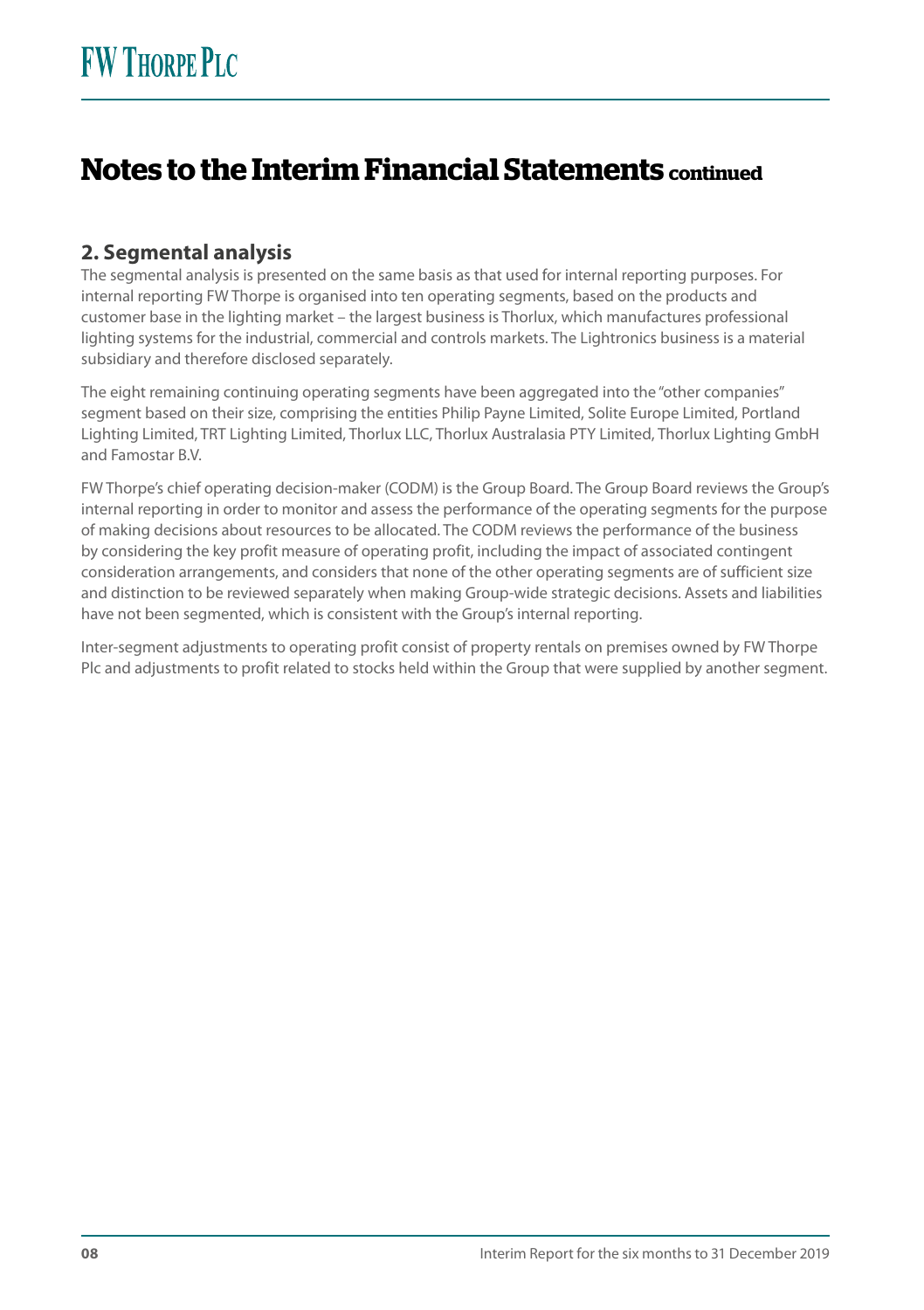## **2. Segmental analysis continued**

|                                    |        |                            |                  | Inter-             | Total              |
|------------------------------------|--------|----------------------------|------------------|--------------------|--------------------|
|                                    |        |                            | Other            |                    | Segment Continuing |
|                                    |        | <b>Thorlux Lightronics</b> | <b>Companies</b> | <b>Adjustments</b> | <b>Operations</b>  |
|                                    | £'000  | £'000                      | £'000            | £'000              | £'000              |
| 6 months to 31 December 2019       |        |                            |                  |                    |                    |
| Revenue to external customers      | 32,363 | 11,147                     | 13,902           |                    | 57,412             |
| Revenue to other Group companies   | 1,740  | 86                         | 1,931            | (3,757)            |                    |
| Total revenue                      | 34,103 | 11,233                     | 15,833           | (3,757)            | 57,412             |
| <b>Operating profit</b>            | 4,839  | 1,074                      | 1,347            | 229                | 7,489              |
| Finance income                     |        |                            |                  |                    | 402                |
| Finance expense                    |        |                            |                  |                    | (527)              |
| Profit before tax expense          |        |                            |                  |                    | 7,364              |
| 6 months to 31 December 2018       |        |                            |                  |                    |                    |
| Revenue to external customers      | 28,442 | 11,869                     | 12,358           |                    | 52,669             |
| Revenue to other Group companies   | 1,161  |                            | 1,206            | (2, 367)           |                    |
| Total revenue                      | 29,603 | 11,869                     | 13,564           | (2, 367)           | 52,669             |
| Operating profit (before profit on |        |                            |                  |                    |                    |
| disposal)                          | 4,659  | 1,066                      | 1,220            | 74                 | 7,019              |
| Profit on disposal of property     |        |                            |                  |                    | 1,917              |
| Operating profit                   |        |                            |                  |                    | 8,936              |
| Finance income                     |        |                            |                  |                    | 416                |
| Finance expense                    |        |                            |                  |                    | (574)              |
| Profit before tax expense          |        |                            |                  |                    | 8,778              |
| Year to 30 June 2019               |        |                            |                  |                    |                    |
| Revenue to external customers      | 62,304 | 23,154                     | 25,185           |                    | 110,643            |
| Revenue to other Group companies   | 3,551  | 366                        | 3,573            | (7,490)            |                    |
| Total revenue                      | 65,855 | 23,520                     | 28,758           | (7, 490)           | 110,643            |
| Operating profit (before profit on |        |                            |                  |                    |                    |
| disposal)                          | 11,578 | 2,357                      | 3,661            | 53                 | 17,649             |
| Profit on disposal of property     |        |                            |                  |                    | 1,917              |
| Operating profit                   |        |                            |                  |                    | 19,566             |
| Net finance income                 |        |                            |                  |                    | 3                  |
| Profit before income tax           |        |                            |                  |                    | 19,569             |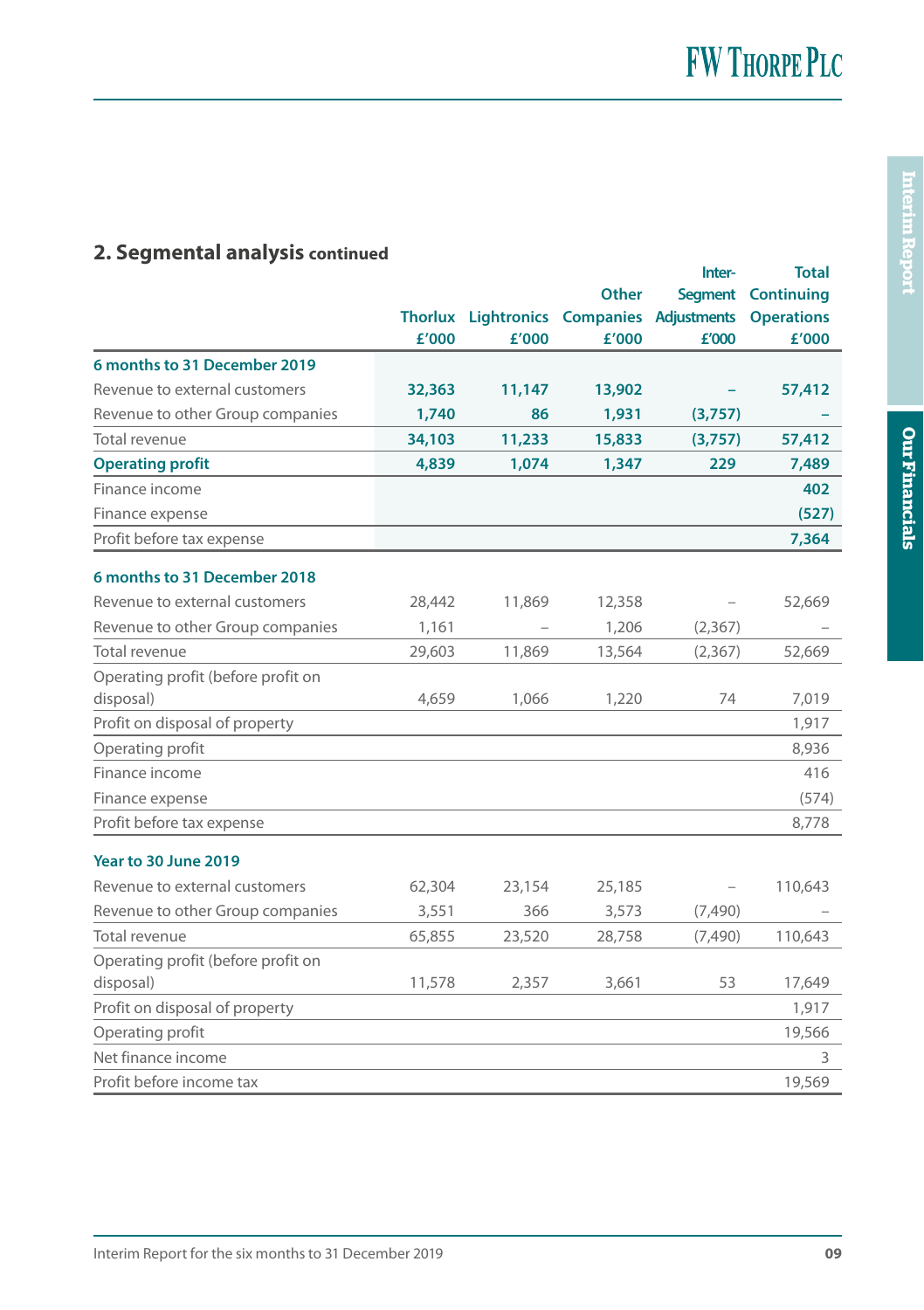# **Notes to the Interim Financial Statements continued**

#### **3. Property, plant and equipment**

The Group has invested £5.4m in property, plant and equipment during the period. The largest investments were:

- £2.4m in plant and machinery;
- A further £1.1m in the purpose built property for Portland Lighting; and
- £2.3m for the property occupied by Famostar, of which £0.9m was recognised as a right of use asset on adoption of IFRS 16 on 1 July 2019. Resulting in a £1.4m net addition to property, plant and equipment, for which the lease agreement was subsequently settled.

#### **4. Adjustments recognised on adoption of IFRS 16**

On adoption of IFRS 16, the Group recognised lease liabilities in relation to leases that had previously been classified as 'operating leases' under the principles of IAS 17. These liabilities were measured at the present value of the remaining lease payments, discounted using the borrowing rate implied in the leases of 5.5%.

Right-of-use assets have been measured on transition as if the new rules had always been applied with the difference to the lease liability value recognised as an adjustment to opening retained earnings at 1 July 2019.

|                                       | 31 December | 1 July |
|---------------------------------------|-------------|--------|
|                                       | 2019        | 2019   |
| <b>Right of use assets recognised</b> | £'000       | £'000  |
| Properties                            |             | 929    |
| Equipment                             | 76          | 31     |
| Motor vehicles                        | 333         | 397    |
| <b>Total right of use assets</b>      | 409         | 1,357  |

| Lease liabilities recognised on adoption                                             | £'000 |
|--------------------------------------------------------------------------------------|-------|
| Operating lease commitments disclosed as at 30 June 2019                             | 2,245 |
| Discounted using the borrowing rate                                                  | (483) |
| Less: short-term and low value leases recognised on a straight-line basis as expense | (52)  |
| Lease liability recognised at 1 July 2019                                            | 1,710 |
| Of which are:                                                                        |       |
| Current lease liabilities                                                            | 373   |
| Non-current lease liabilities                                                        | 1,337 |
|                                                                                      | 1,710 |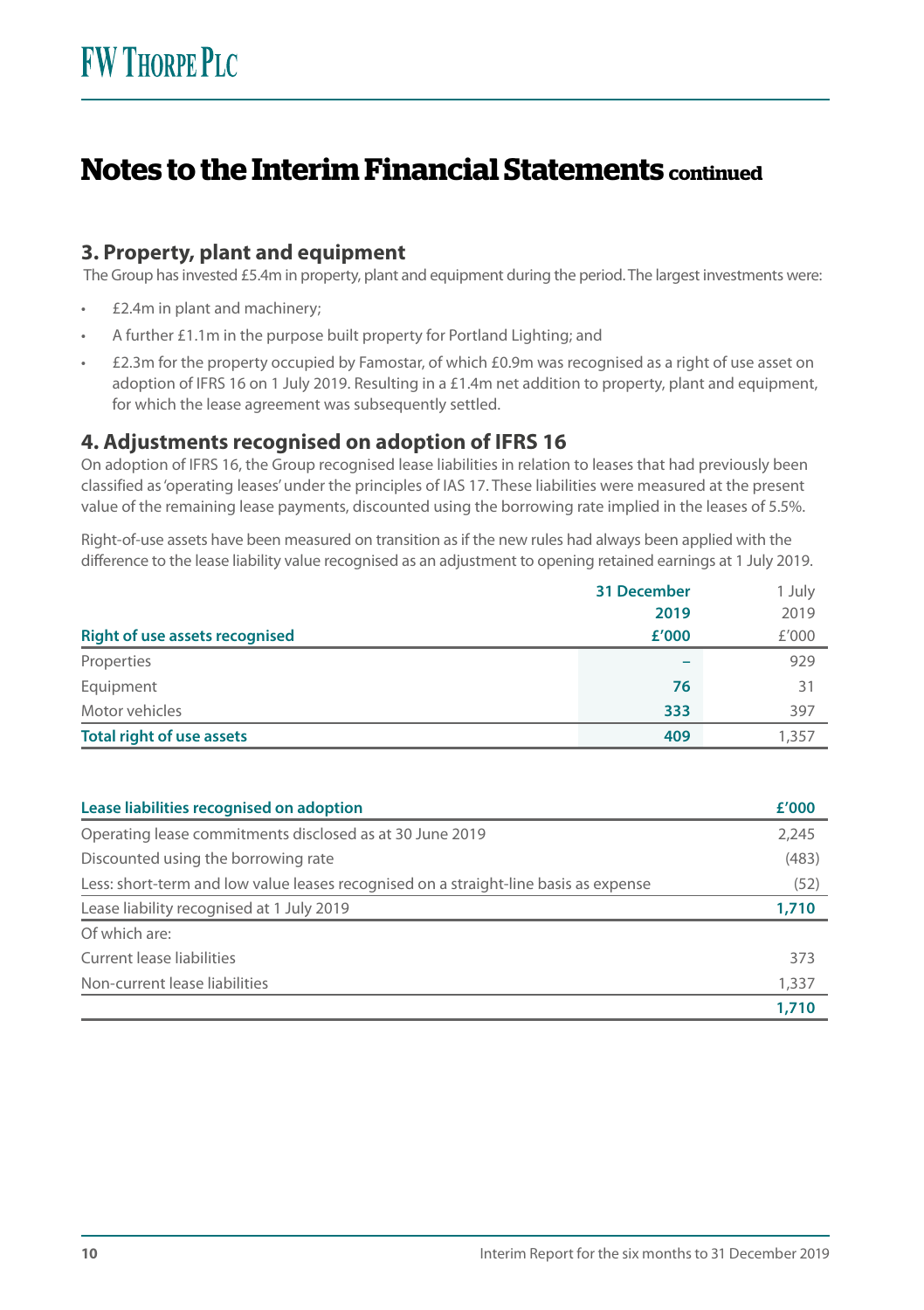**FW THORPE PLC** 

#### **5. Earnings per share**

The basic earnings per share is calculated on profit after taxation and the weighted average number of ordinary shares in issue of 116,215,549 (Interim 2019: 116,001,173) during the period.

The diluted earnings per share is calculated on profit after taxation and the weighted average number of potentially dilutive ordinary shares in issue of 116,779,815 (Interim 2019: 116,764,548) during the period.

### **6. Dividend**

The interim dividend is at the rate of 1.46p per share (Interim 2019: 1.43p), and based on 116,330,497 shares in issue at the announcement date the dividend will amount to £1,698,000 (Interim 2019: £1,661,000). The interim dividend will be paid on 21 April 2020 to shareholders on the register at the close of business on 3 April 2020, and the shares become ex-dividend on 2 April 2020.

A final dividend for the year ended 30 June 2019 of 4.10p (2018: final of 4.00p) per share, amounting to £4,770,000 (2018: £4,639,000) was paid on 29 November 2019.

### **7. Availability of interim statement**

Copies of this report are being sent to shareholders and will also be available from the company's registered office or on the company's website (www.fwthorpe.co.uk) from 3 April 2020.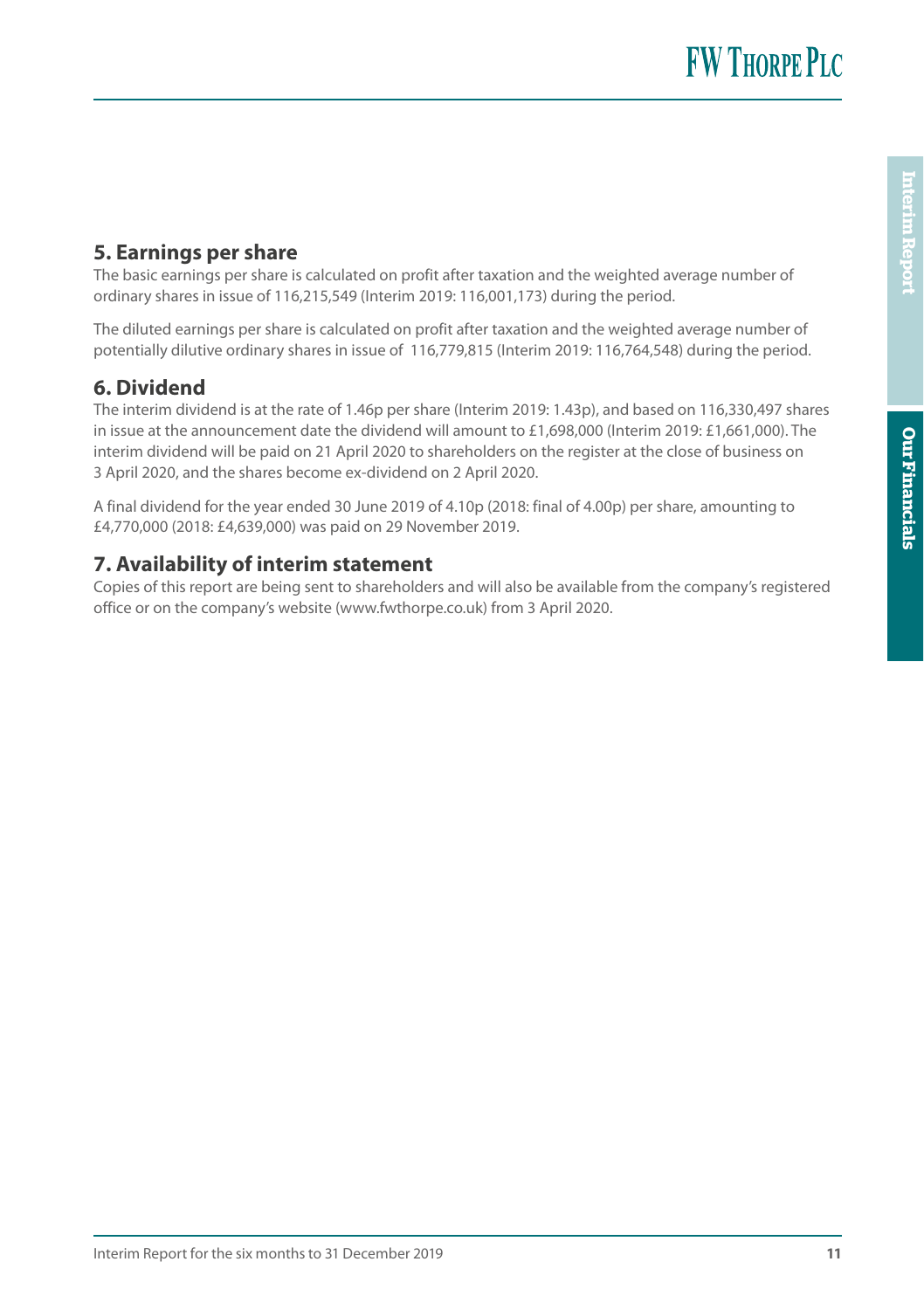# **Shareholder Notes**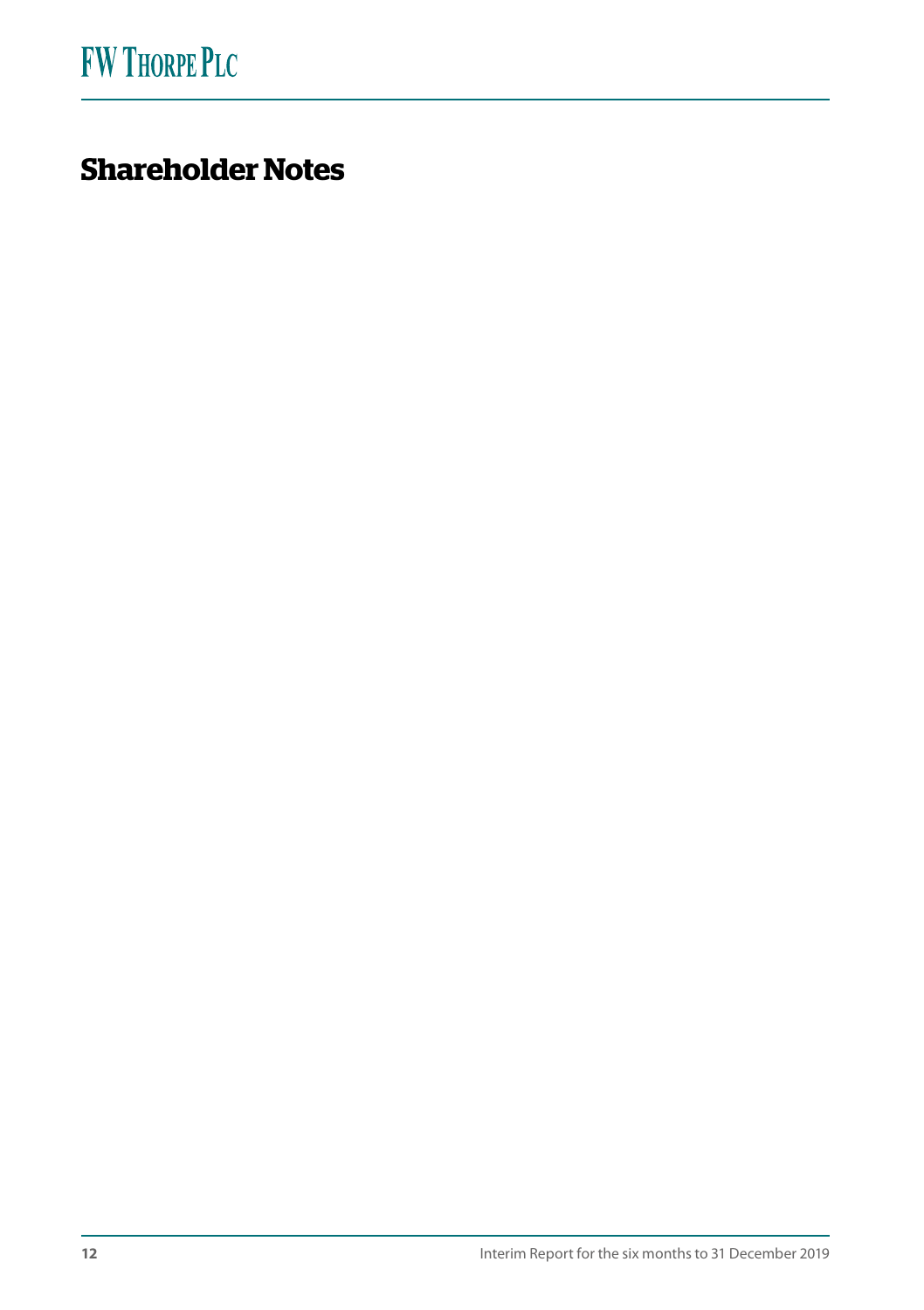